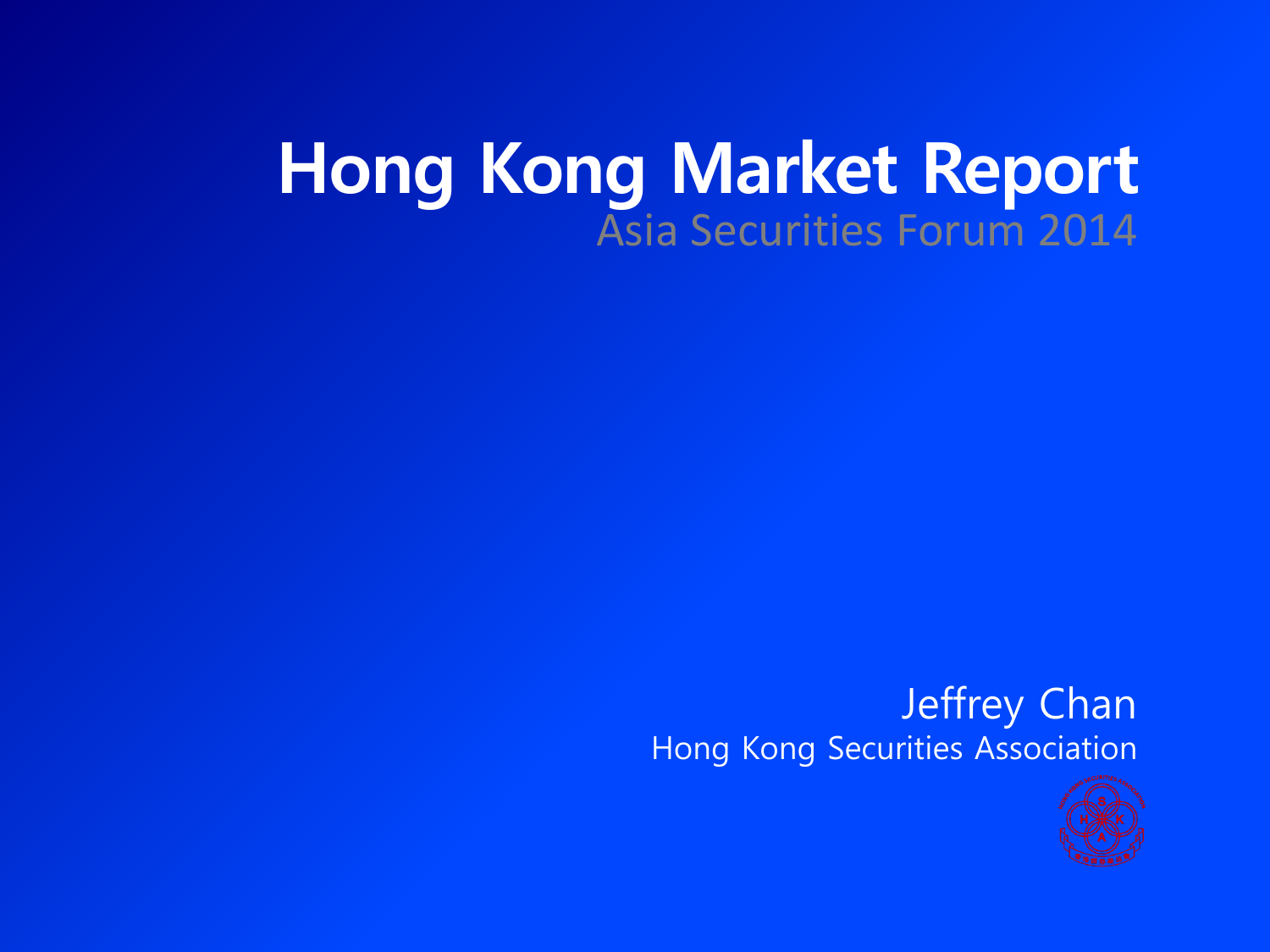



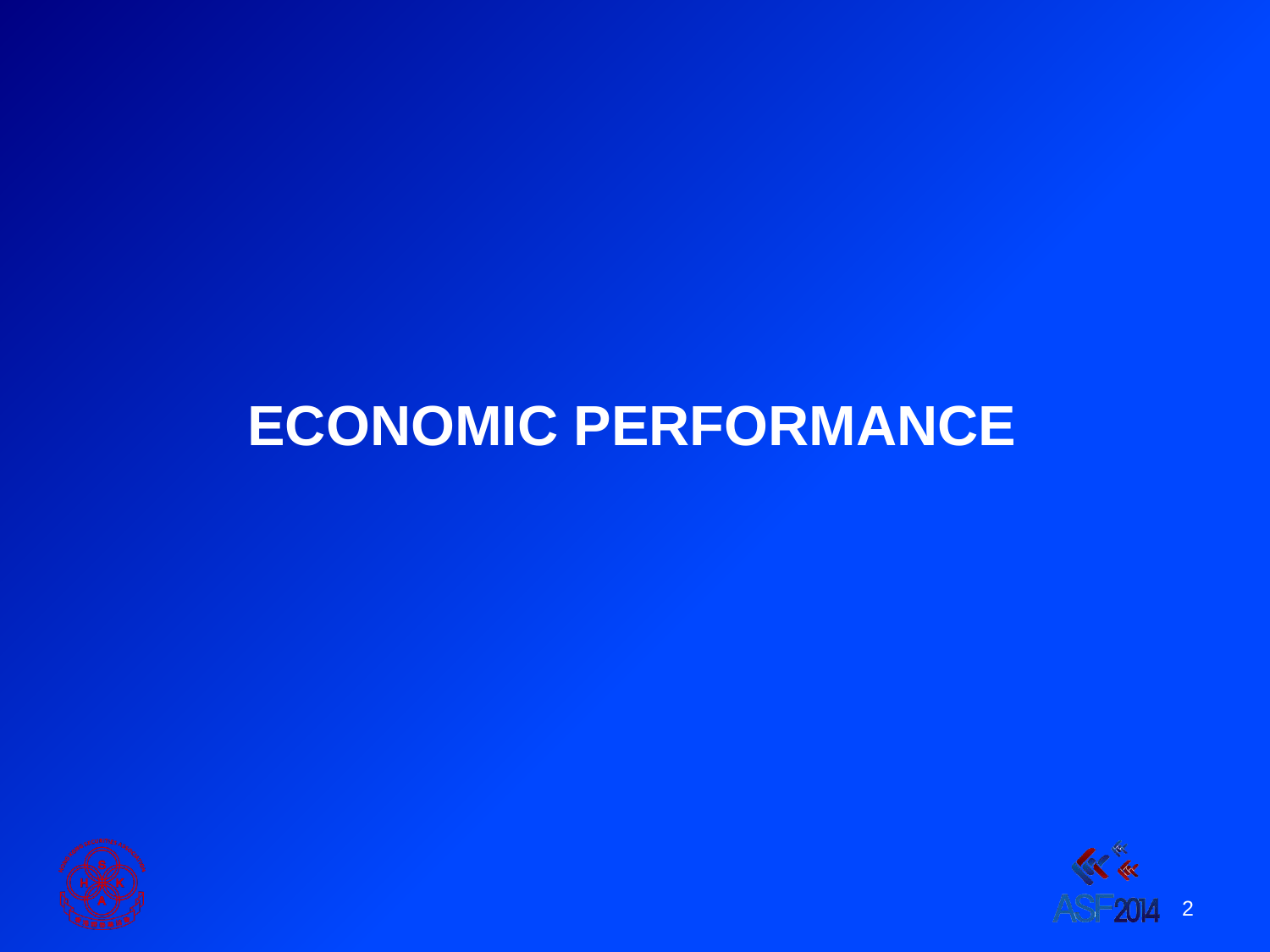#### **Key Economic Indicators**

|                                           | 2011  | 2012  | 2013  | <b>2014Q2</b> |
|-------------------------------------------|-------|-------|-------|---------------|
| GDP(yoy, %)                               | 4.9   | 1.5   | 2.9   | 1.8           |
| <b>CPI</b> (yoy, %)                       | 5.3   | 4.1   | 4.3   | 3.6           |
| Unemployment rate (%)                     | 3.4   | 3.3   | 3.3   | 3.2           |
| Foreign reserve (US\$ billion)            | 285.4 | 317.3 | 311.2 | 320.9         |
| <b>Balance of Payments (US\$ billion)</b> | 11.13 | 24.22 | 7.42  | n/a           |

Source: Census and Statistics Department, the HKSAR Government



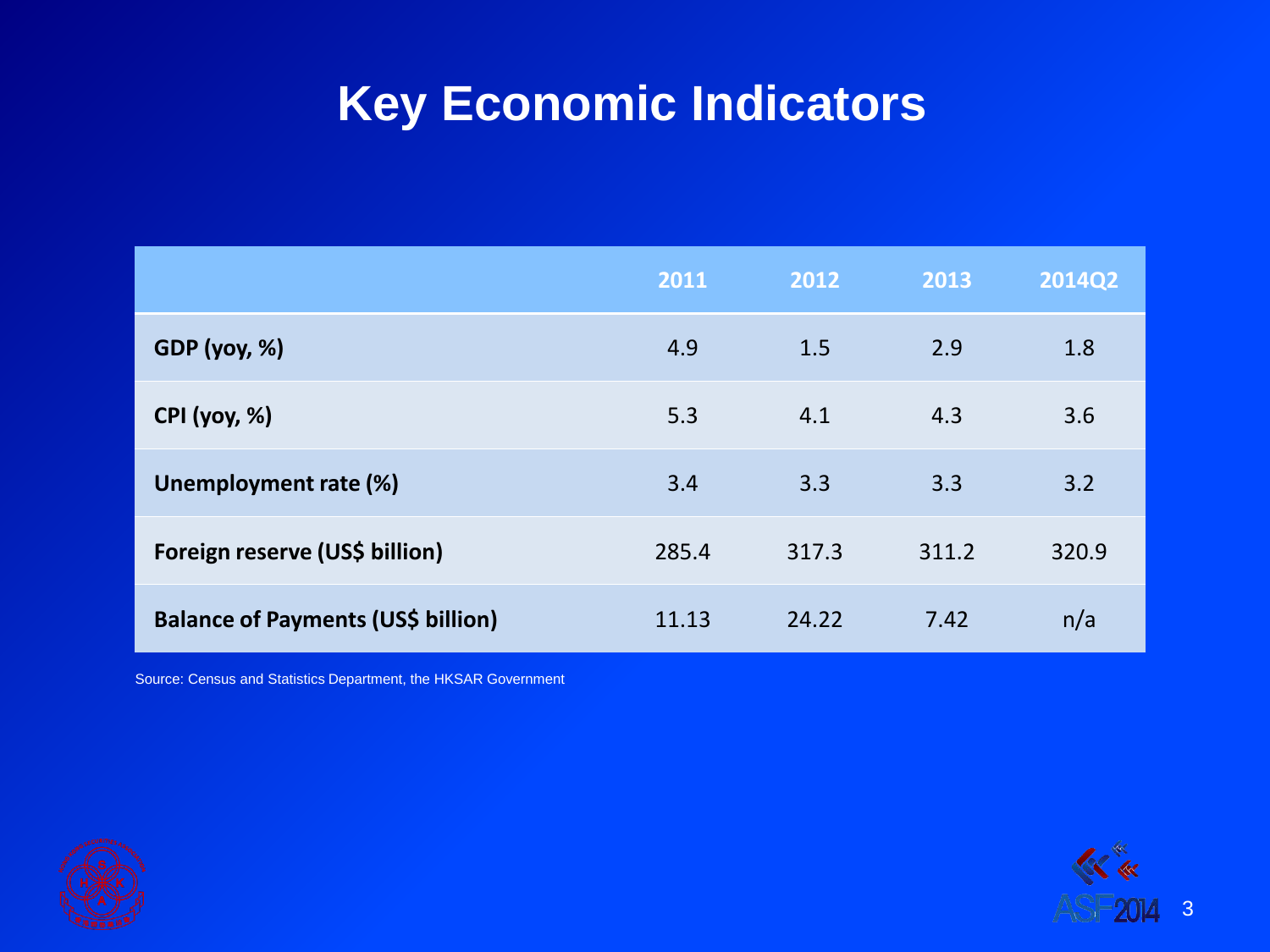#### **Year-on-year GDP Growth**



Source: Census and Statistics Department, the HKSAR Government – In chained (2012) dollars



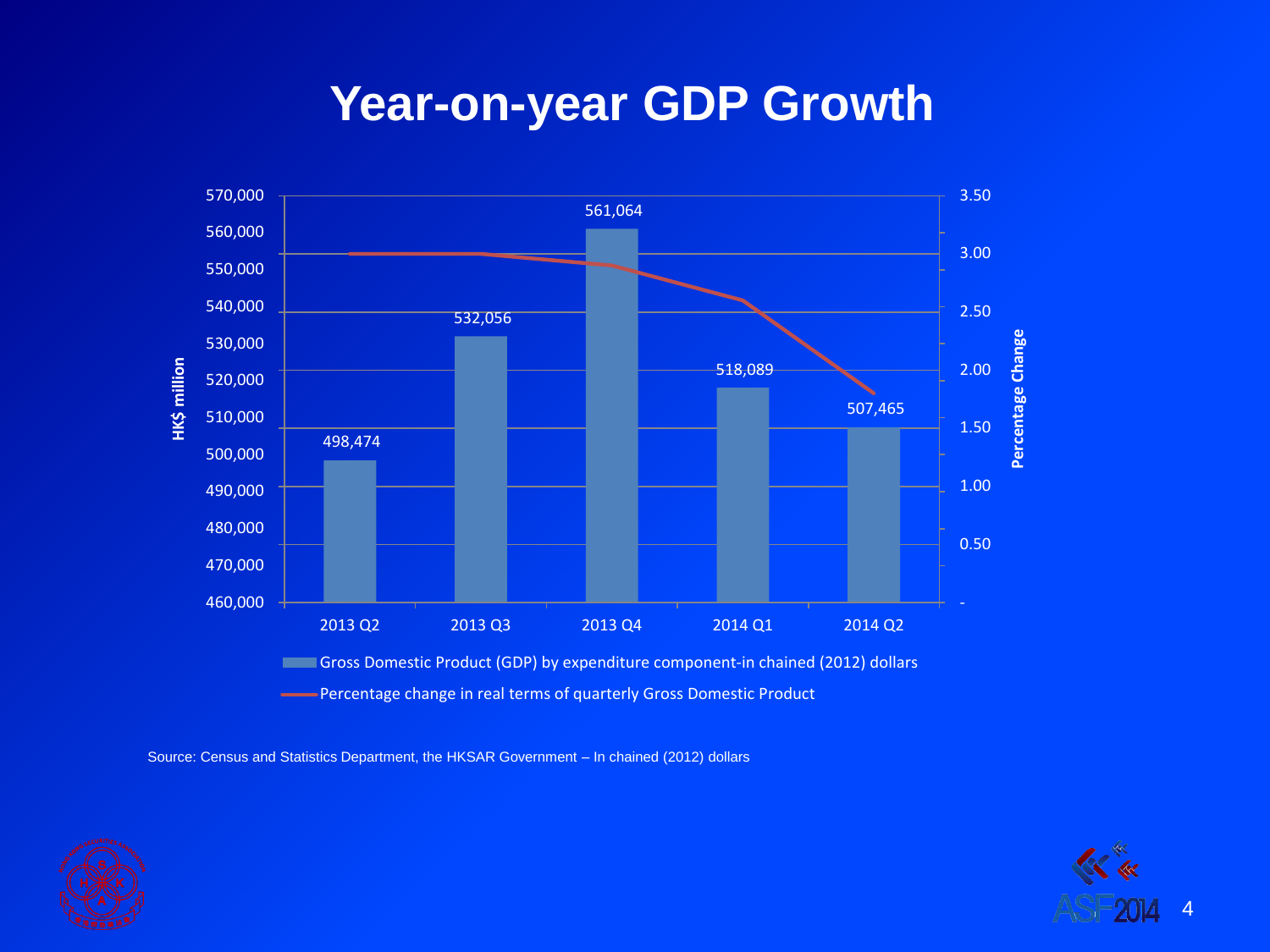#### **Year-on-year Rates of Change in the Consumer Price Index**



Source: Census and Statistics Department, the HKSAR Government



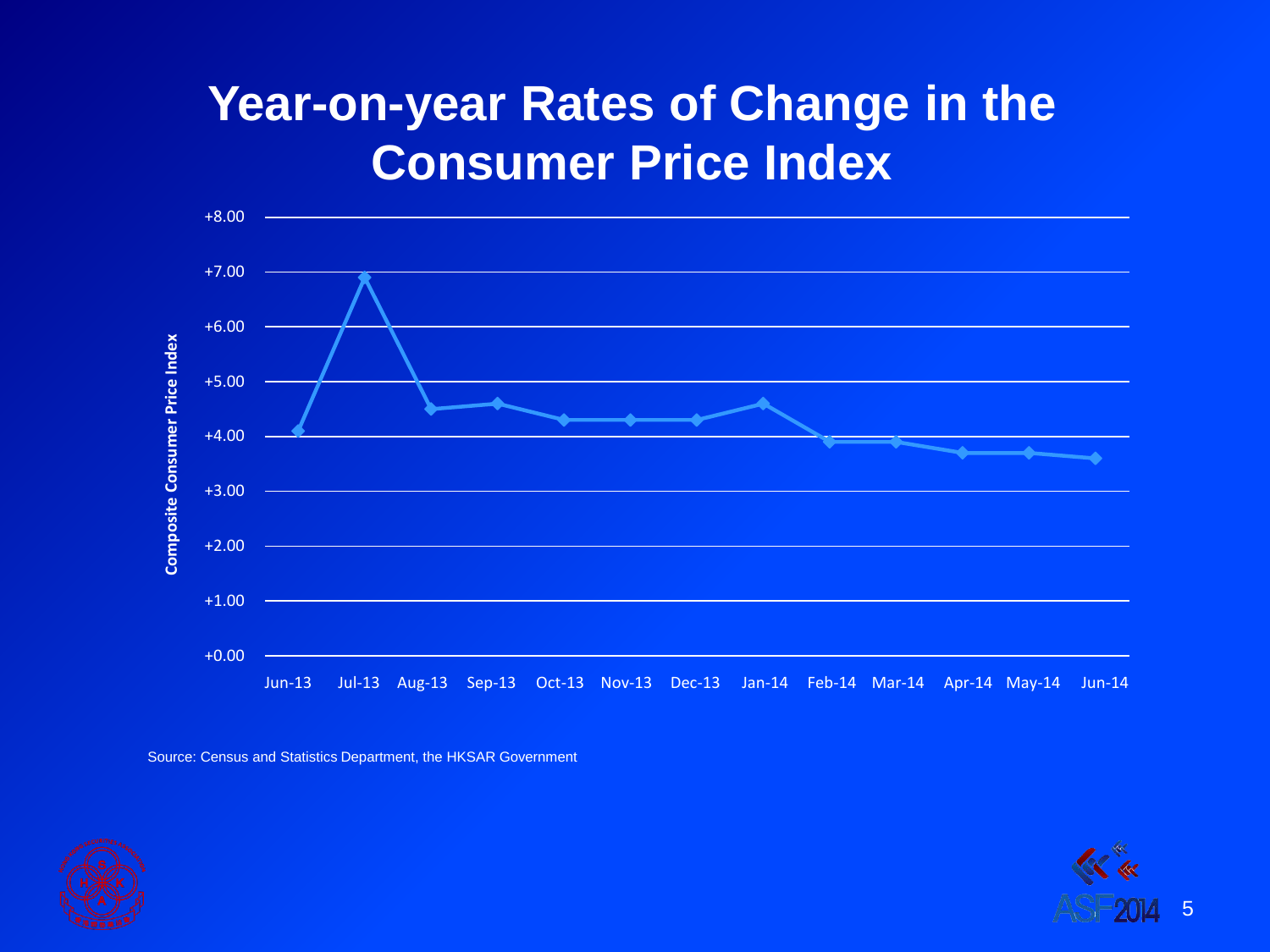#### **Hong Kong Dollar Interest Settlement Rates**



Source: Census and Statistics Department, the HKSAR Government



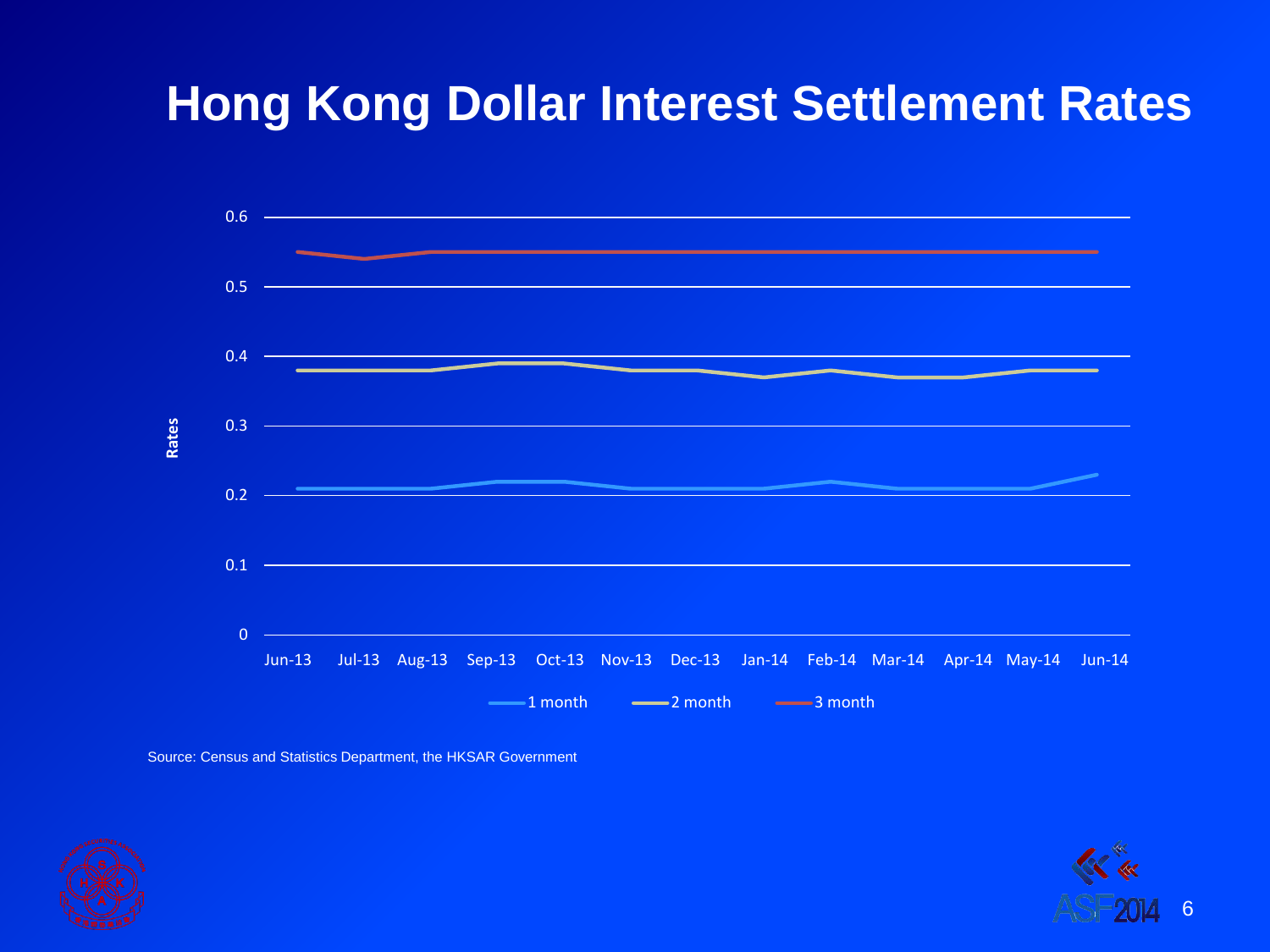# **SECURITIES MARKETS**



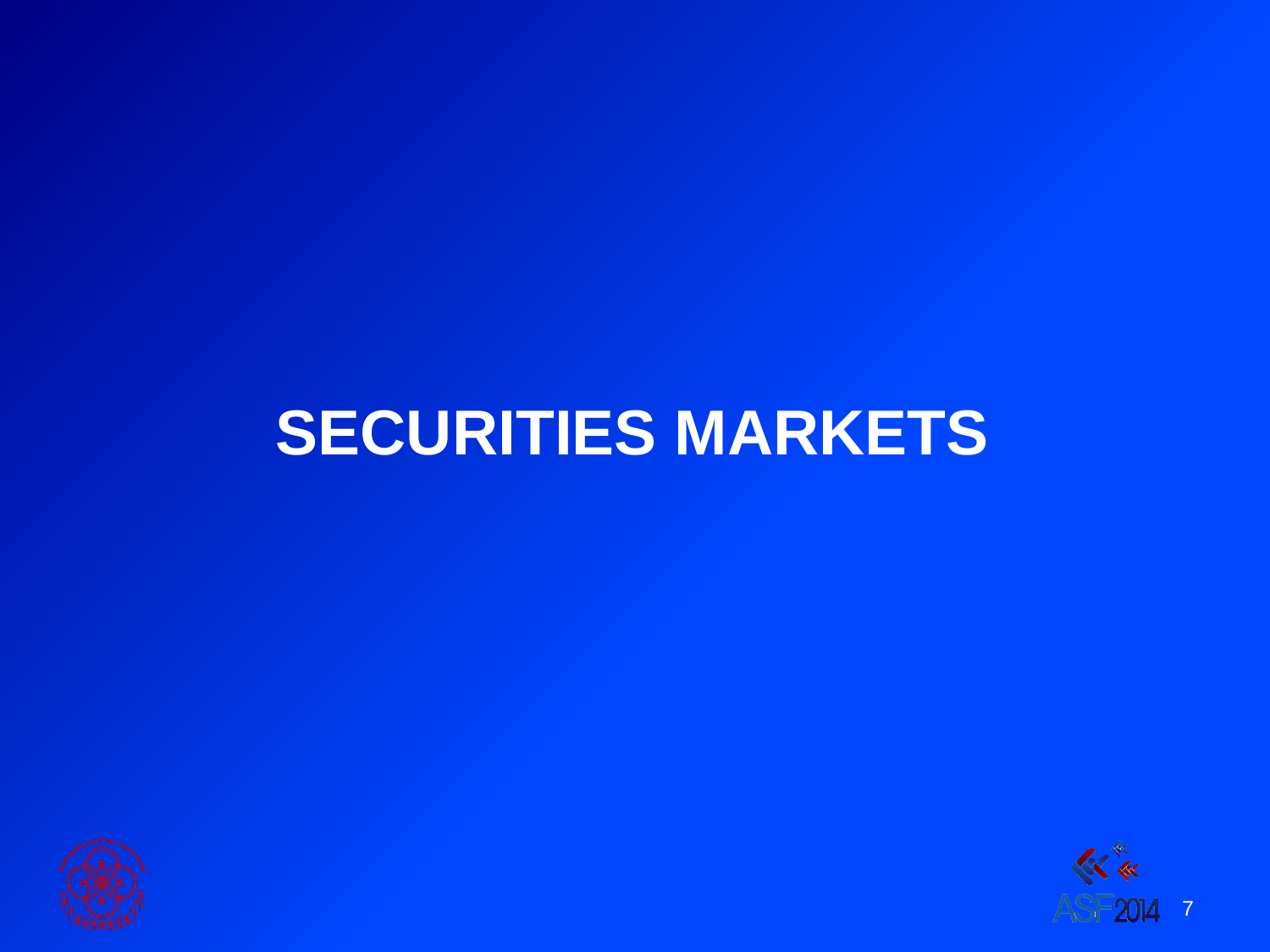### **Key Statistics of Securities Listed on SEHK**

|                                               | 2011   | 2012   | 2013   | <b>2014 (June)</b> |
|-----------------------------------------------|--------|--------|--------|--------------------|
| <b>Number of listed companies</b>             | 1,496  | 1,547  | 1,643  | 1,689              |
| Total market capitalization (HK\$Bil)         | 17,537 | 21,950 | 24,042 | 23,944             |
| <b>Number of listed securities</b>            | 6,723  | 6,903  | 8,522  | 9,265              |
| <b>Number of equity warrants</b>              | 15     | 11     | 8      | 5                  |
| <b>Number of derivatives warrants</b>         | 4,027  | 3,747  | 4,715  | 5,054              |
| <b>Number of Callable Bull/Bear Contracts</b> | 901    | 1,214  | 1,620  | 1,846              |
| <b>Number of mutual funds</b>                 | 88     | 111    | 129    | 136                |
| <b>Number of debt securities</b>              | 169    | 269    | 403    | 531                |



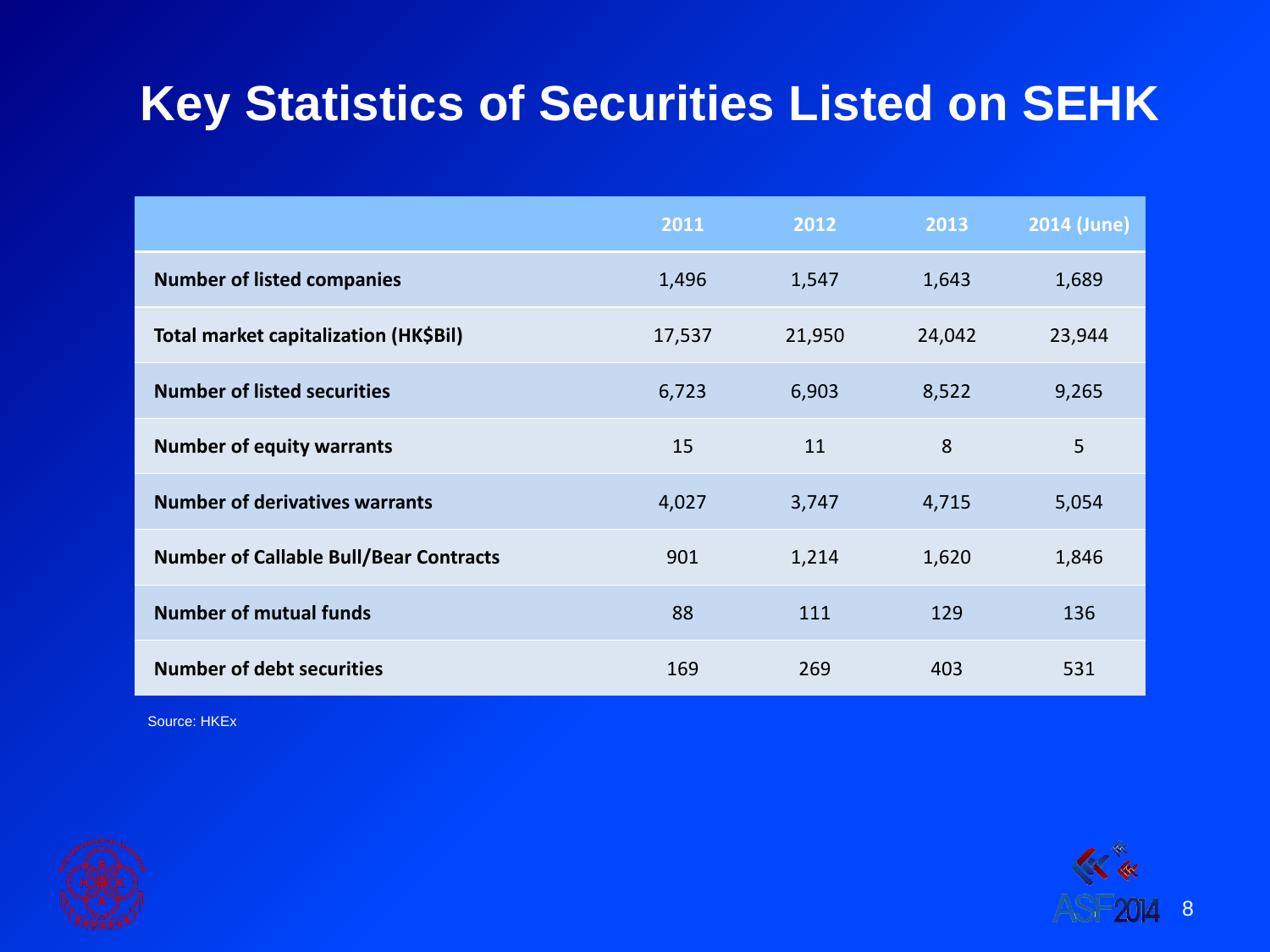#### **Total Fund Raised-Equity Capital Market**





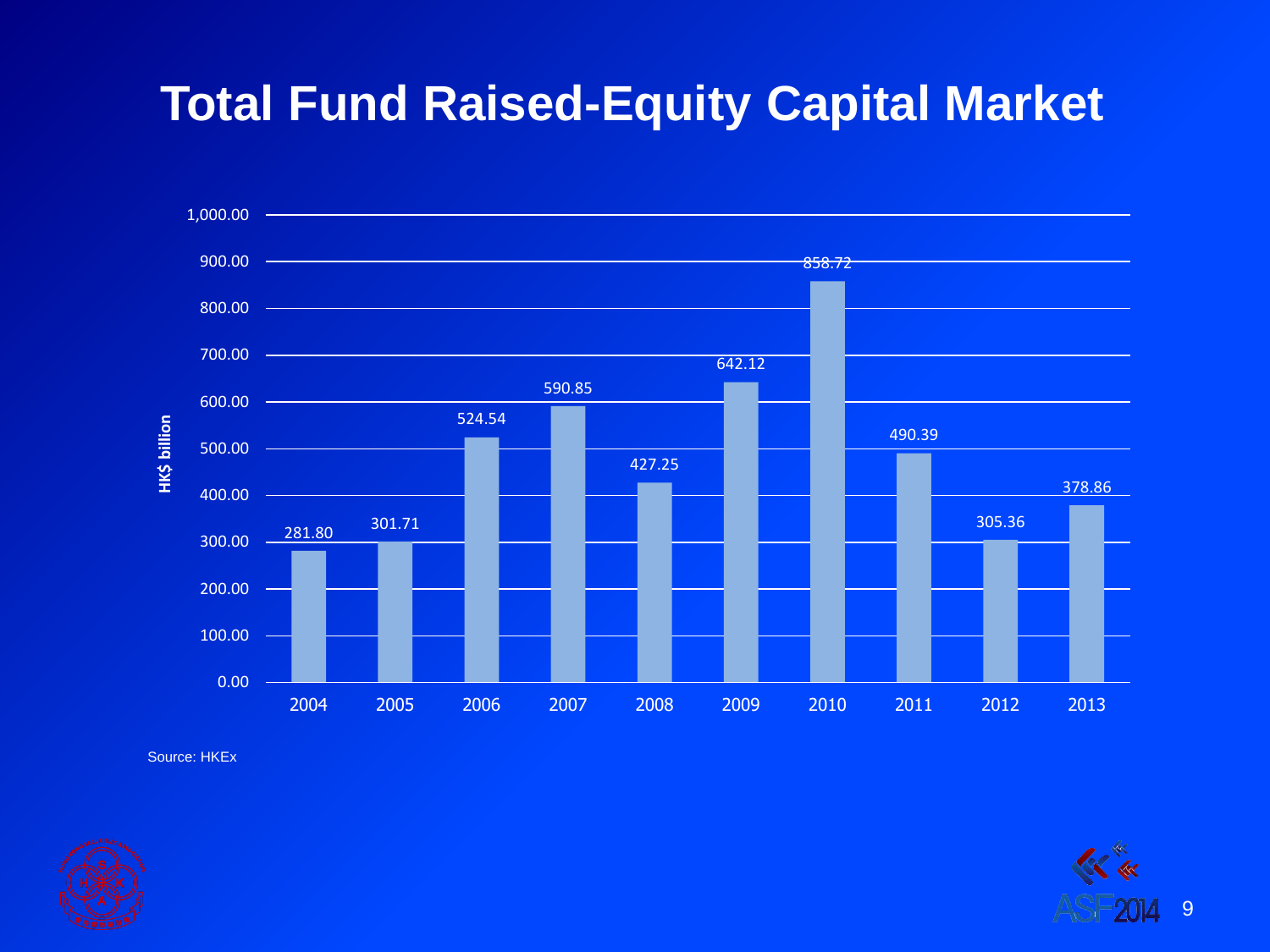#### **Number of IPOs and Fund Raised**





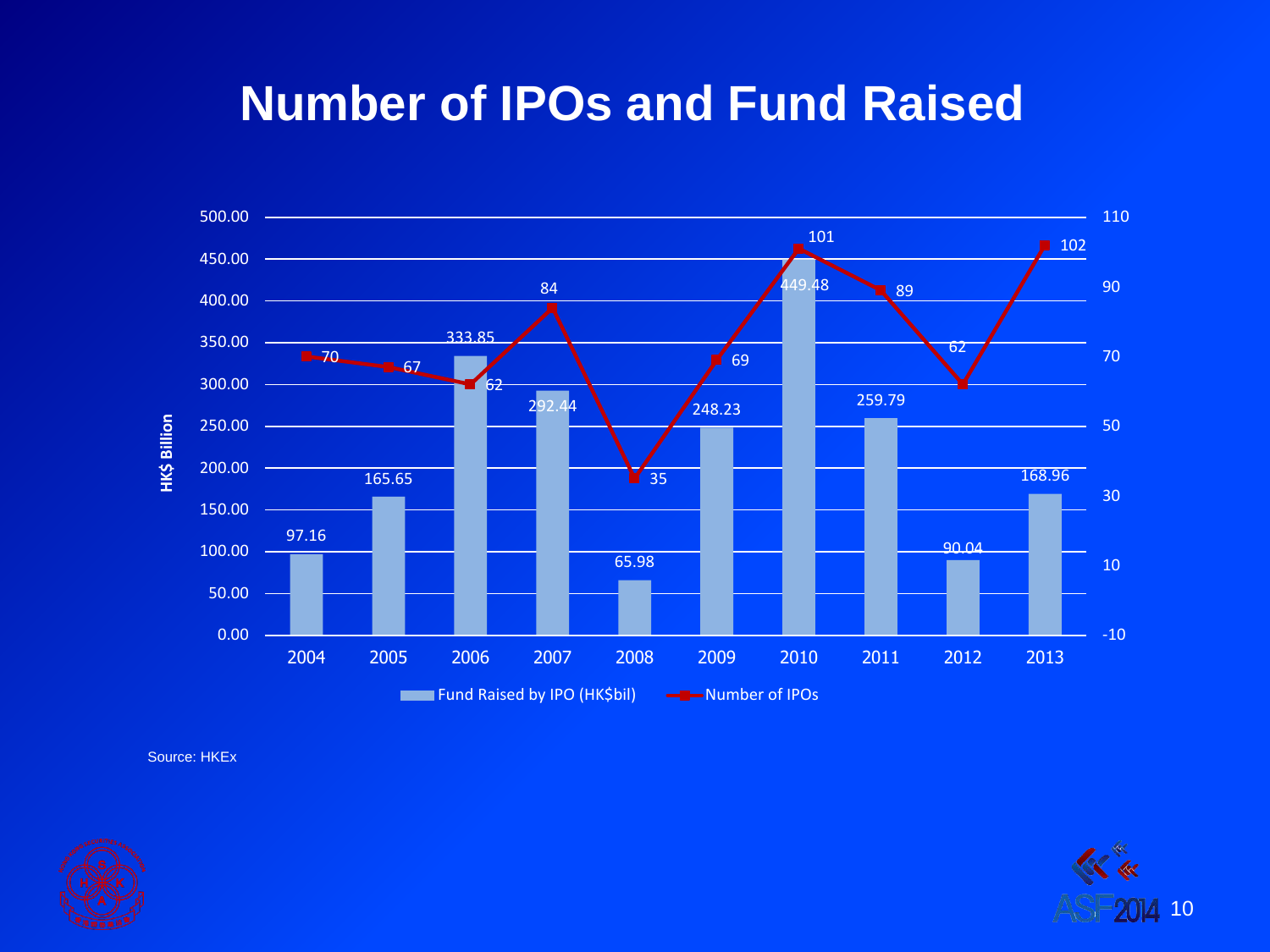#### **2013 Global IPO League Table By Equity Funds Raised**





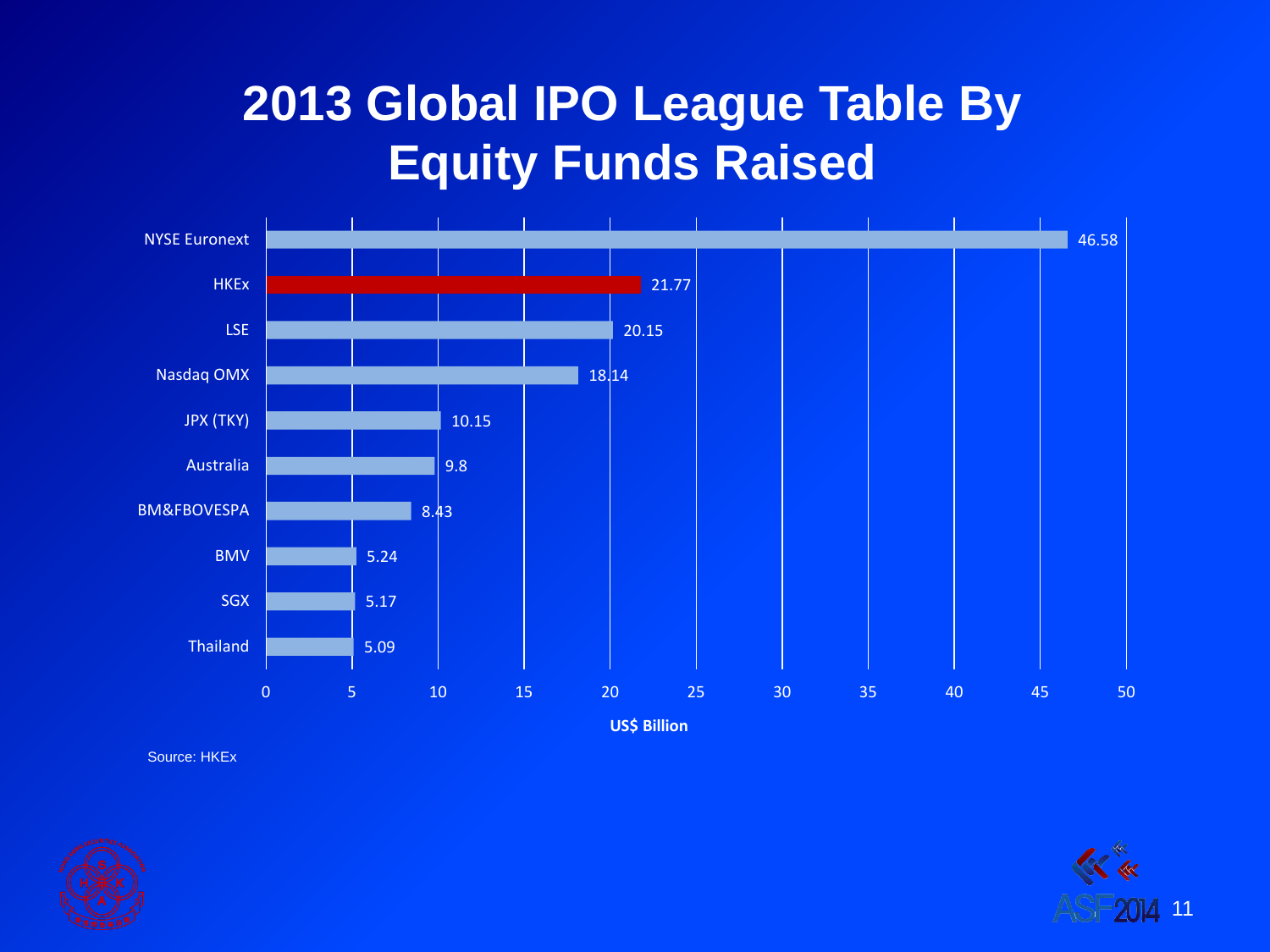#### **Movements of Hang Seng Index**





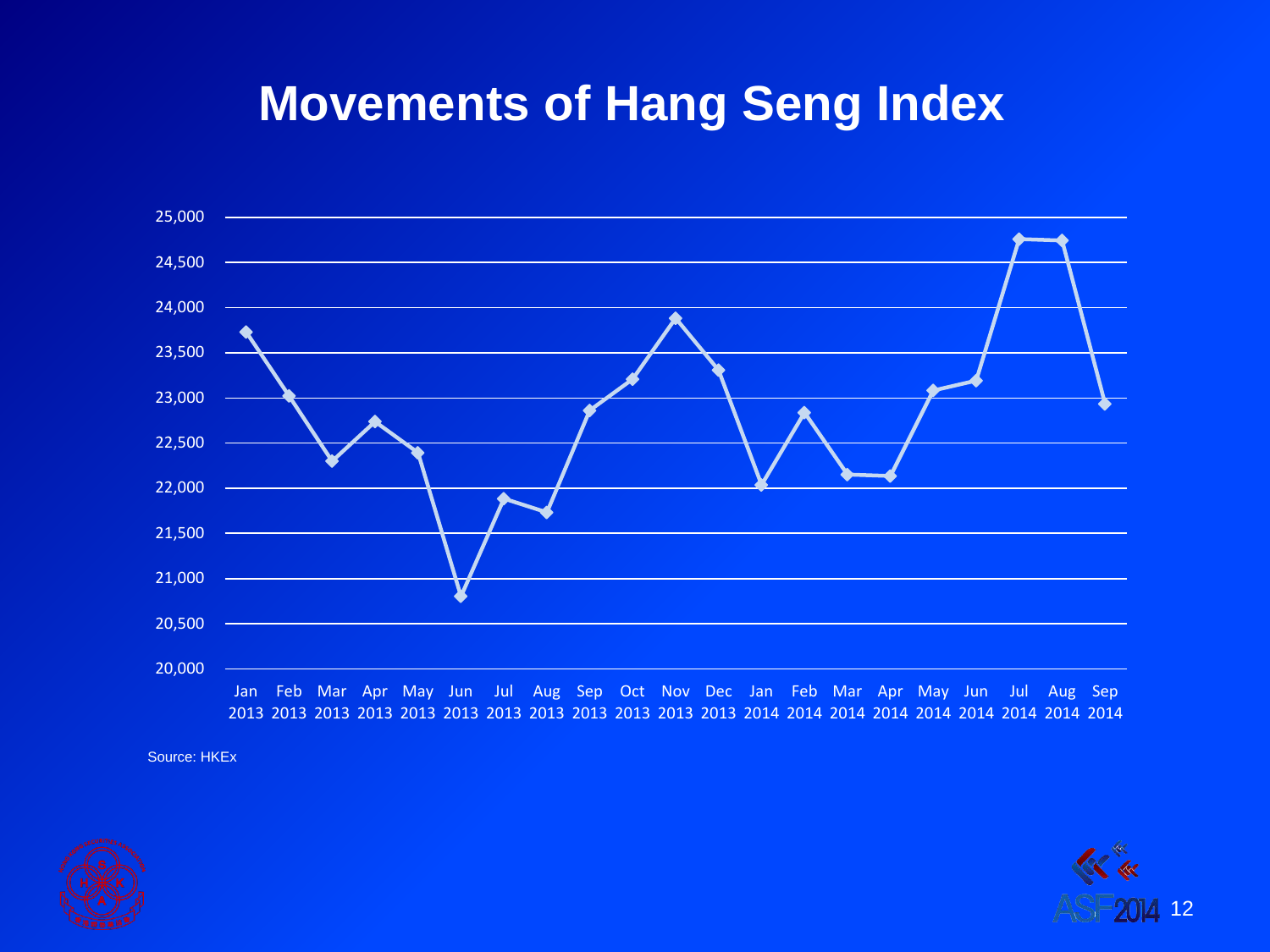#### **Trading Statistics**





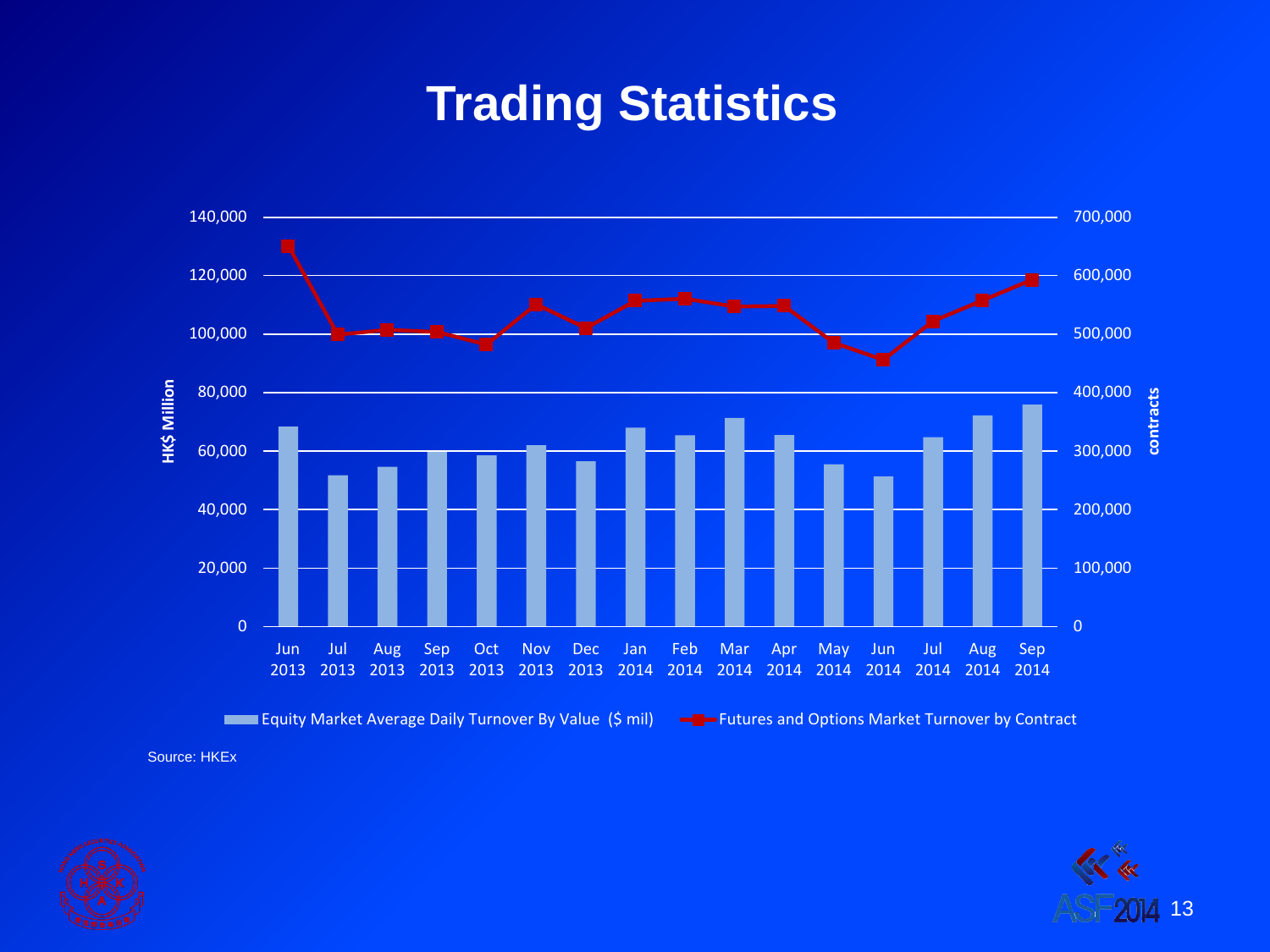## **MAJOR MARKET DEVELOPMENTS**



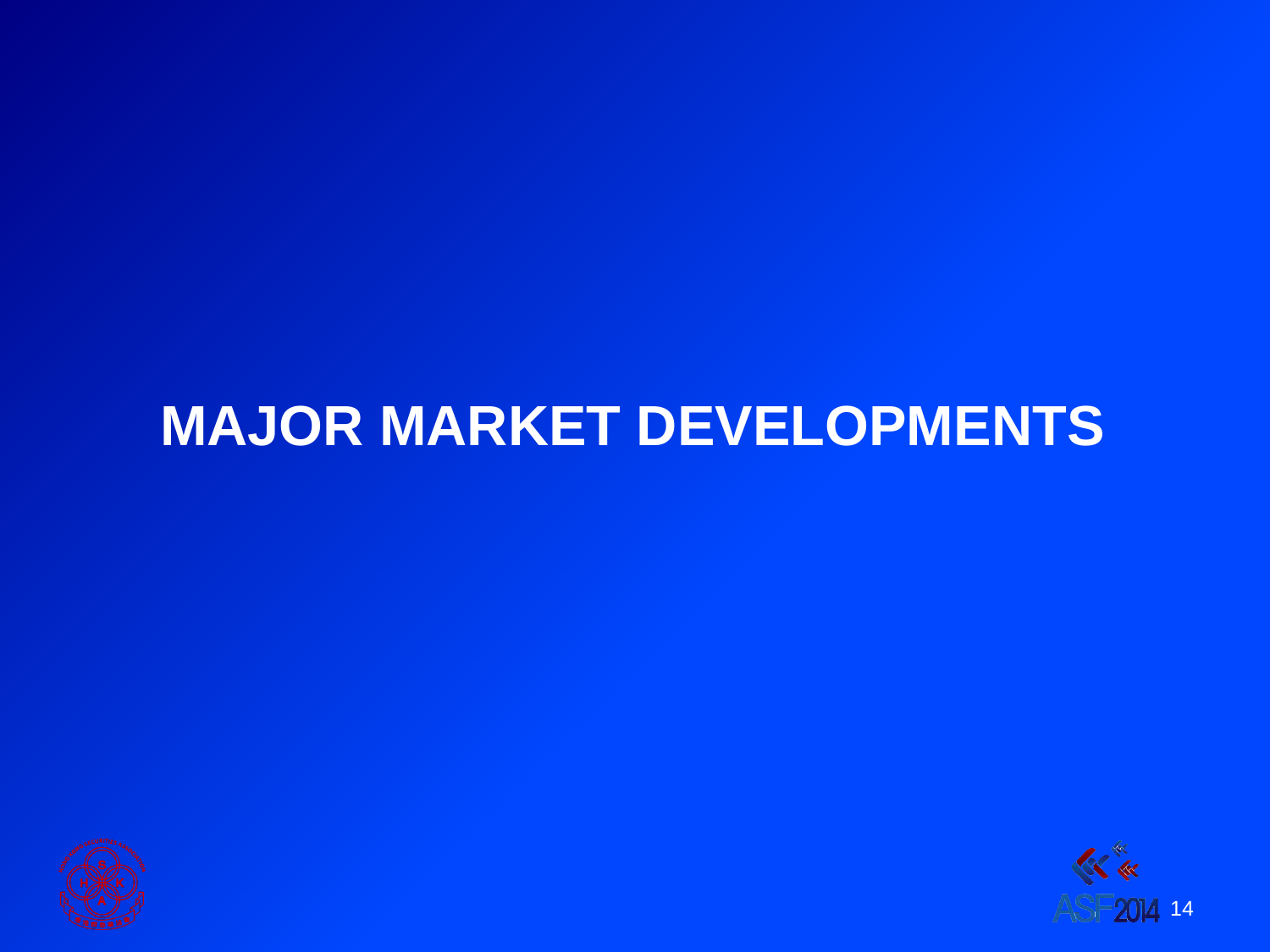#### **Renminbi deposits in Hong Kong**





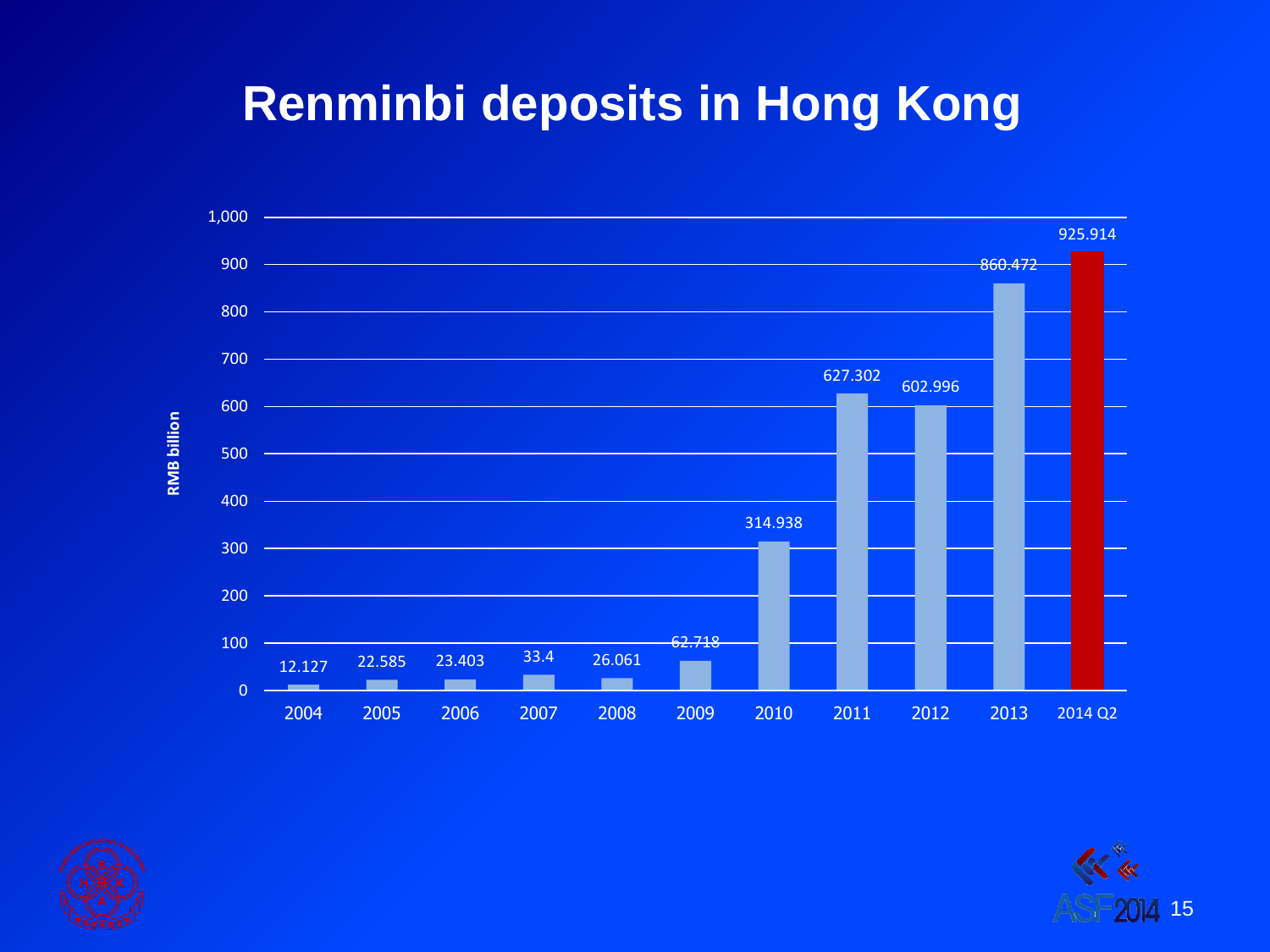#### **Shanghai – Hong Kong Stock Connect**





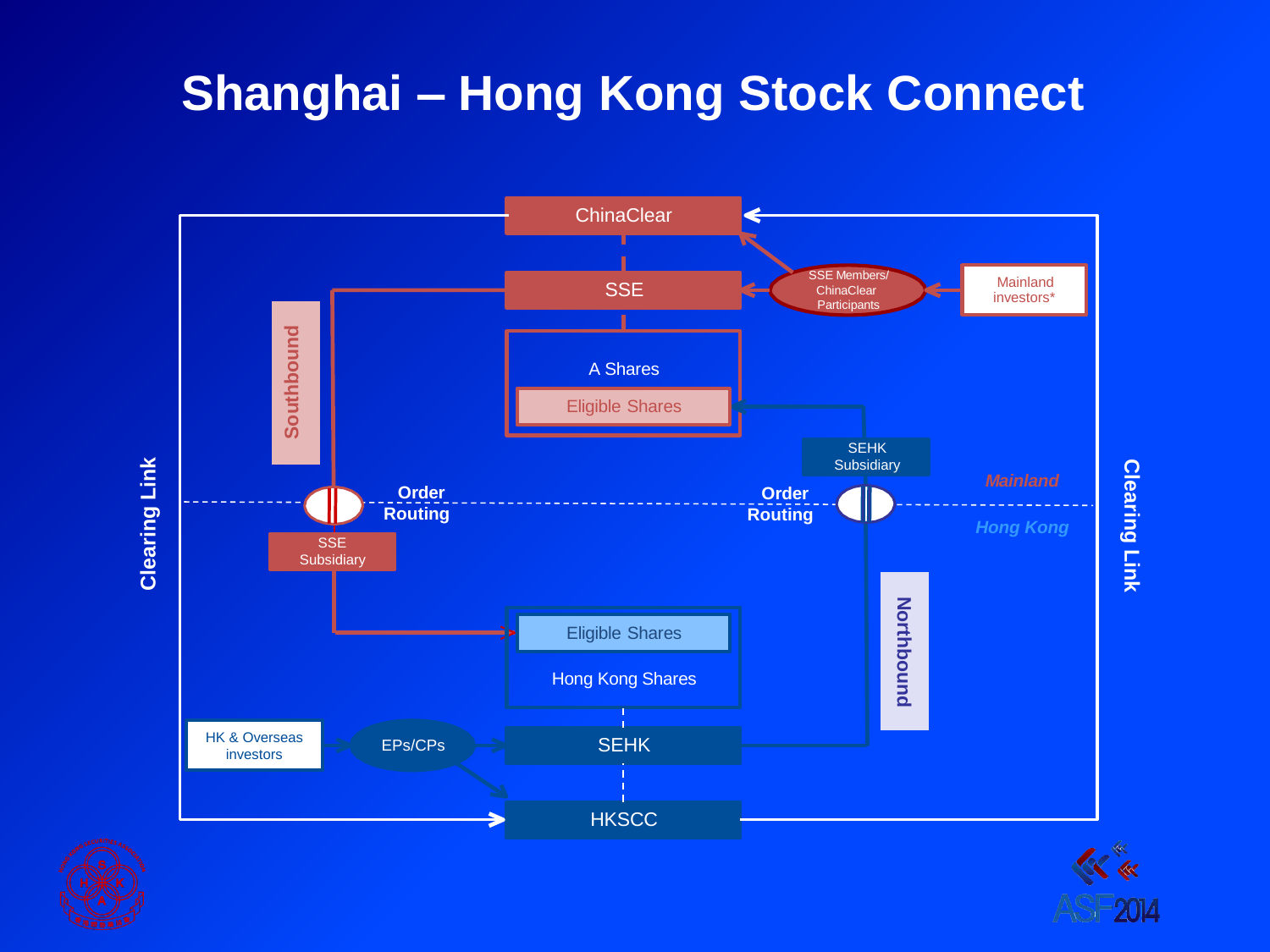#### **Eligible Securities**

|                                           | <b>Northbound: SSE Securities</b>                                                                      | <b>Southbound:</b><br><b>SEHK Securities</b>                                                                                                                      |  |
|-------------------------------------------|--------------------------------------------------------------------------------------------------------|-------------------------------------------------------------------------------------------------------------------------------------------------------------------|--|
| <b>Index Constituent</b><br><b>Stocks</b> | <b>SSE180 SSE380</b>                                                                                   | <b>HS LargeCap HS MidCap</b>                                                                                                                                      |  |
| $A+H$                                     | <b>SSE-SEHKA+H</b>                                                                                     | <b>SSE-SEHKA+H</b>                                                                                                                                                |  |
| <b>Excluding</b>                          | Shares under risk alert board<br>$\bullet$<br>Shares that are not traded in<br>$\bullet$<br><b>RMB</b> | A+H on other Mainland<br>exchange Shares that are<br>not traded in HKD<br>H Share with corresponding<br>$\bullet$<br><b>SSE A Share under risk</b><br>alert board |  |
| <b>Total No of</b><br>Stocks*             | 568                                                                                                    | 266                                                                                                                                                               |  |

*\* No. of stocks as of 10 April 2014*

*# For any SSE – listed shares not accepted as an eligible SSE – listed shares upon launch due to its being under risk alert board, if it is subsequently removed from the risk alert board, it will be accepted as an SSE – listed shares if it falls under any of the selection criteria*



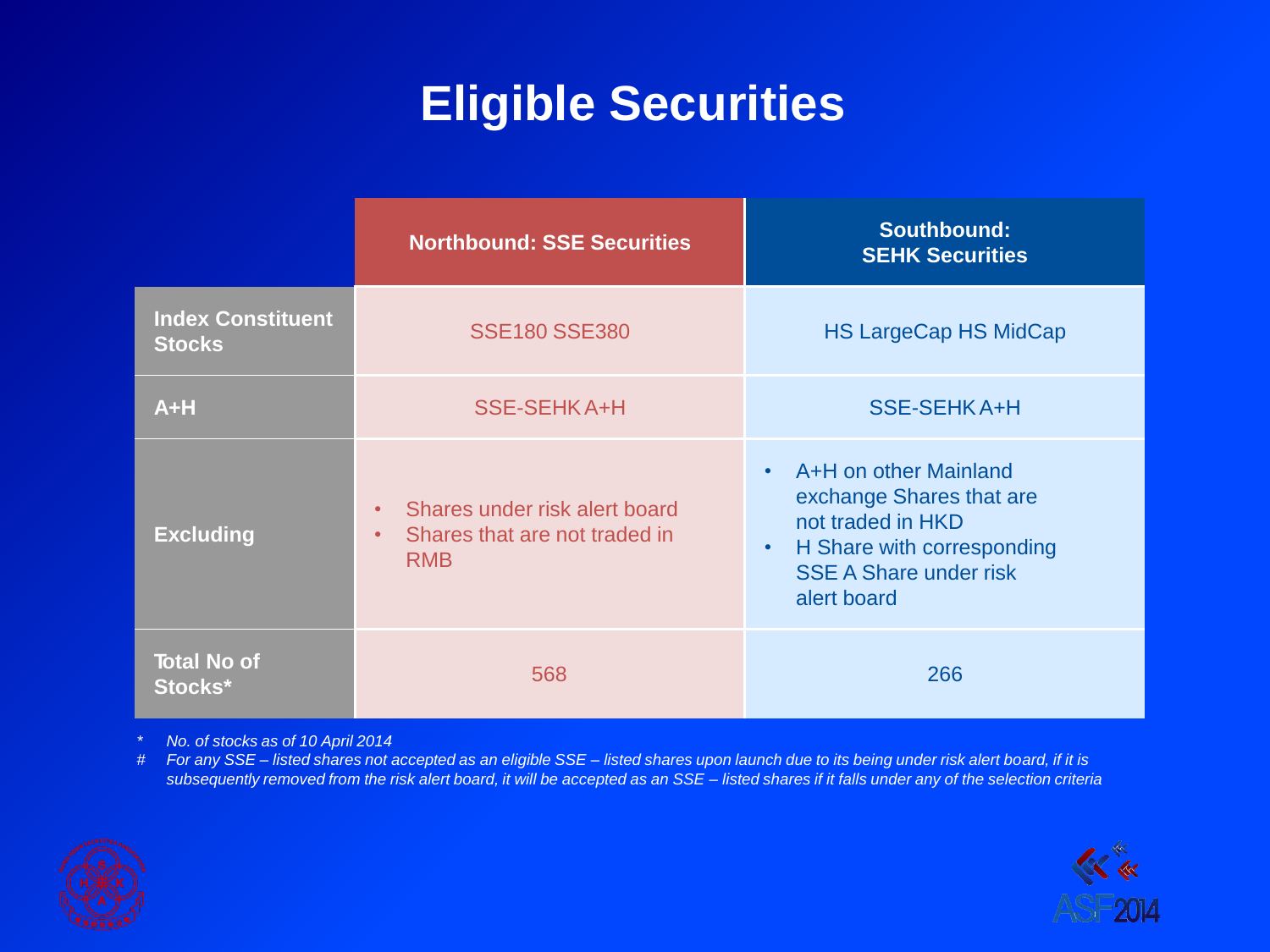#### **Investor Eligibility**







*\* Except for Investor Participants who should maintain their A shares with their brokers or custodians*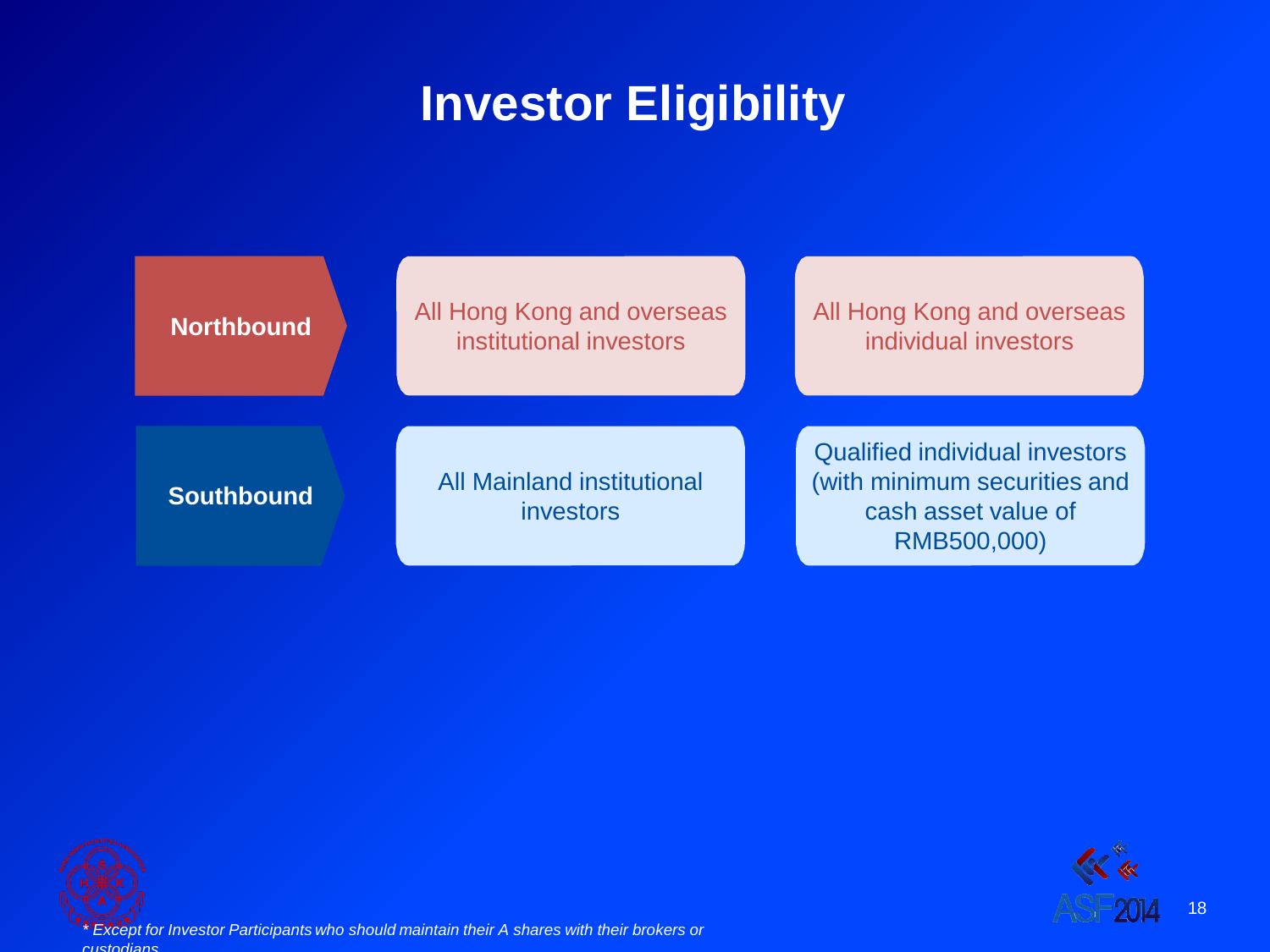#### **Participant Eligibility**







19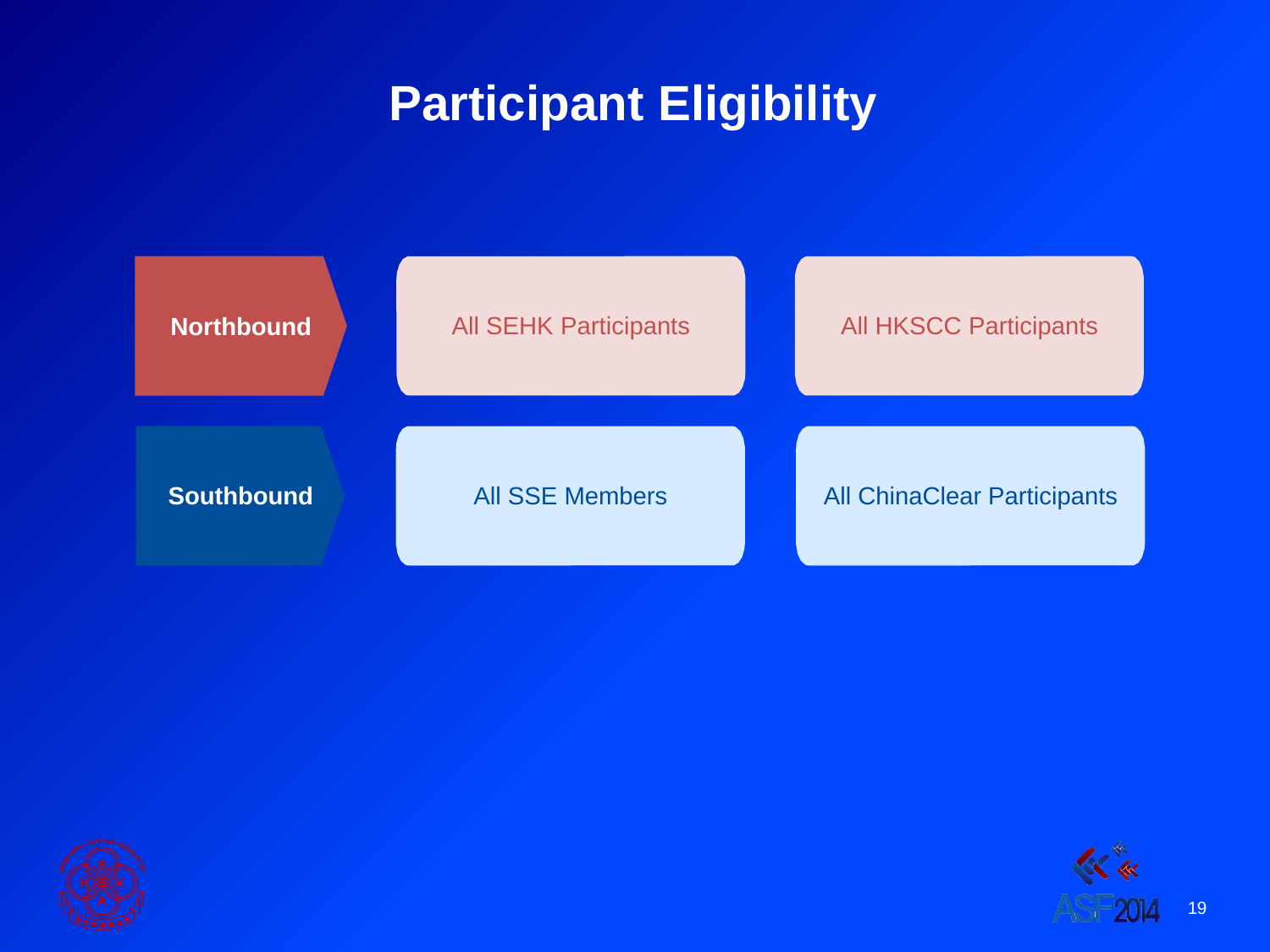

|                                          | <b>Southbound Trading</b><br><b>SEHK Securities</b> | <b>Southbound Trading</b><br><b>SEHK Securities</b> |
|------------------------------------------|-----------------------------------------------------|-----------------------------------------------------|
| <b>Maximum</b><br><b>Aggregate Quota</b> | RMB 300 billion                                     | RMB 250 billion                                     |
| <b>Daily Quota</b>                       | RMB 13 billion                                      | RMB 10.5 billion                                    |